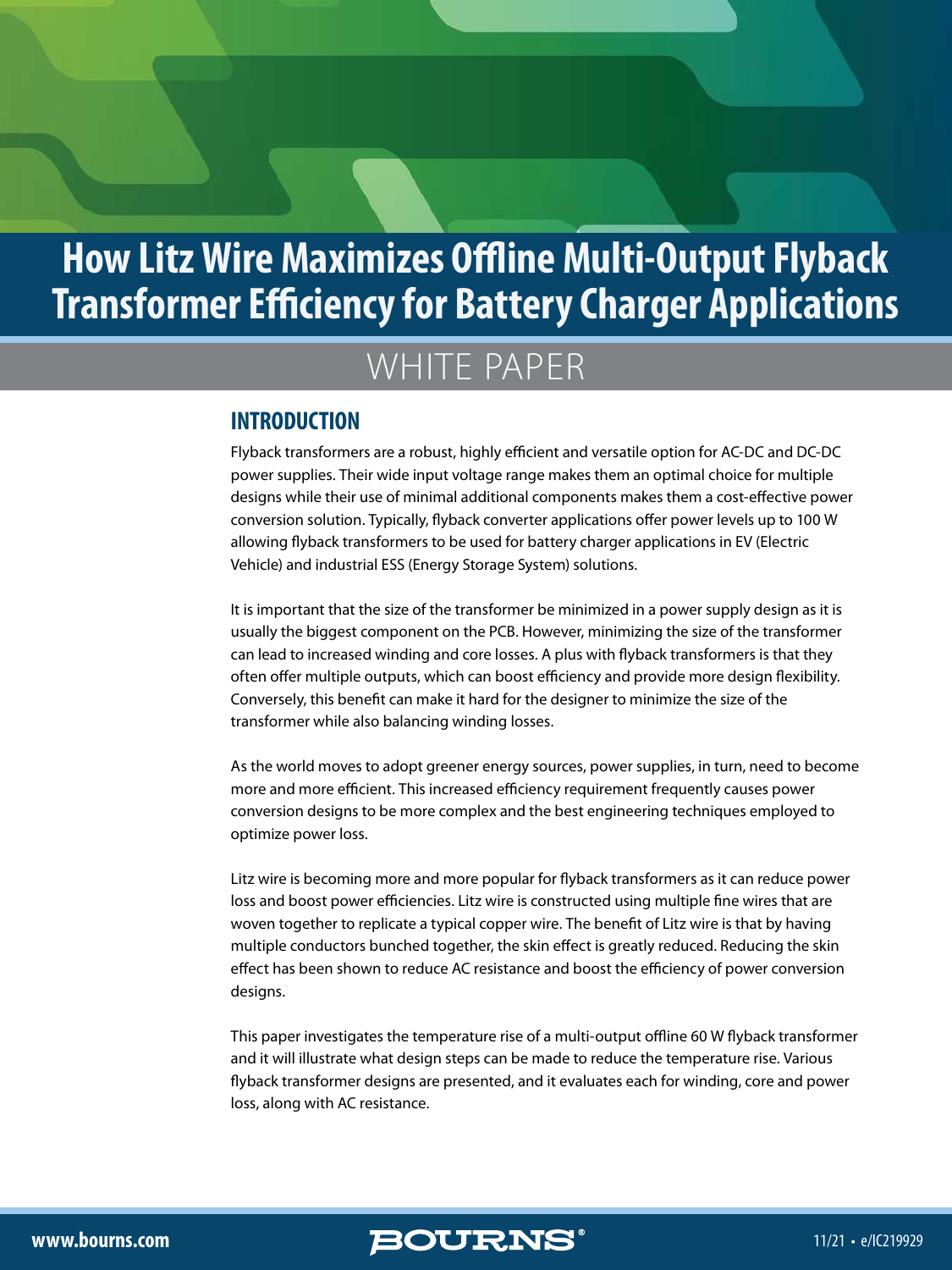#### **FLYBACK TRANSFORMER OPERATION**

A flyback is a unique type of transformer as it does not operate like a standard transformer. Essentially, it is a coupled inductor with a gapped core. The flyback converter circuit is shown in Figure 1 and the main voltage and current waveforms are displayed in Figure 2. When the primary switch is turned on, the current in the primary winding ramps up. The energy is stored in the gap during this cycle. The reverse-biased diode on the secondary side prevents the current flowing through the secondary winding. When the switch opens, the polarity on the primary winding changes, energy is transferred to the secondary side and current begins to flow in the secondary winding to the load.





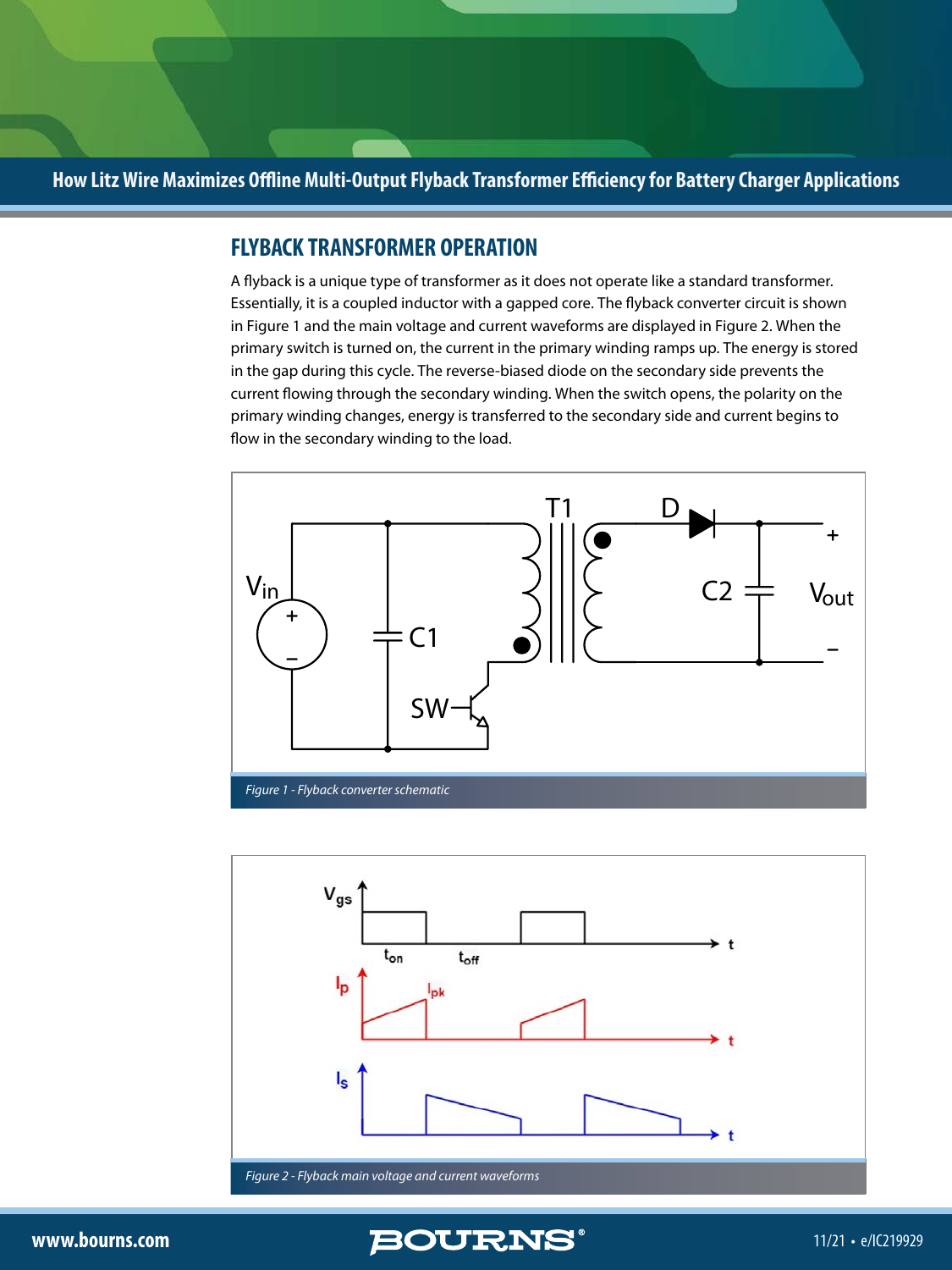#### **HOW FLYBACK TRANSFORMERS ARE DESIGNED**

For a typical transformer design, the designer will use a blend of hand calculations, circuit simulators, analytical tools and FEA (Finite Element Analysis) software to arrive at the final solution. Often, the design may need to be optimized for size, winding losses and/or core losses and this is where simulation tools are useful. However, it is recommended to do hand calculations first so the designer can gauge how the design will operate. Hand calculations also help to verify the accuracy of the simulation tool used. For this paper, Ansys PEXPRT and Ansys PEMAG are both used to calculate the winding and core losses. These simulations provide a good representation of AC resistance as they account for the skin effect, fringing effect, and the proximity effect.

Different factors will influence AC resistance and it is helpful to know what can be done to reduce it. The initial design shown in this paper is of a multilayer flyback transformer where none of the high-frequency effects are taken into consideration. The design examples that follow deploy different techniques that can reduce AC resistance and help improve power loss.

#### **DESIGN 1: 60 W FLYBACK TRANSFORMER**

The design specifications for the 60 W flyback are listed in Table 1. There are five windings in total - a primary winding, three secondary windings and an auxiliary winding. For this design, the secondary windings will need reinforced insulation. This is common in power supply designs because safe isolation from hazardous voltages is required. Using insulated wires can increase the size of the wire by up to 20 to 30 percent. The core selected for this design is an EE30 3C94 Mn-Zn ferrite from Ferroxcube.

| Table 1.<br><b>Specifications</b> |                |
|-----------------------------------|----------------|
| Input Voltage                     | 250 V          |
| Secondary Output Voltage 1        | 10V            |
| Secondary Output Voltage 2        | 5V             |
| Secondary Output Voltage 3        | 5 V            |
| <b>Auxiliary Output Voltage</b>   | 5V             |
| <b>Secondary Output Current 1</b> | 3.5A           |
| <b>Secondary Output Current 2</b> | 2.5A           |
| <b>Secondary Output Current 3</b> | 2.5A           |
| <b>Auxiliary Output Current</b>   | 100 mA         |
| Frequency, $f_{\text{cw}}$        | 150 kHz        |
| Primary Inductance                | $200 \mu H$    |
| <b>Temperature Rise</b>           | 40 °C          |
| <b>Ambient Temperature</b>        | $25^{\circ}$ C |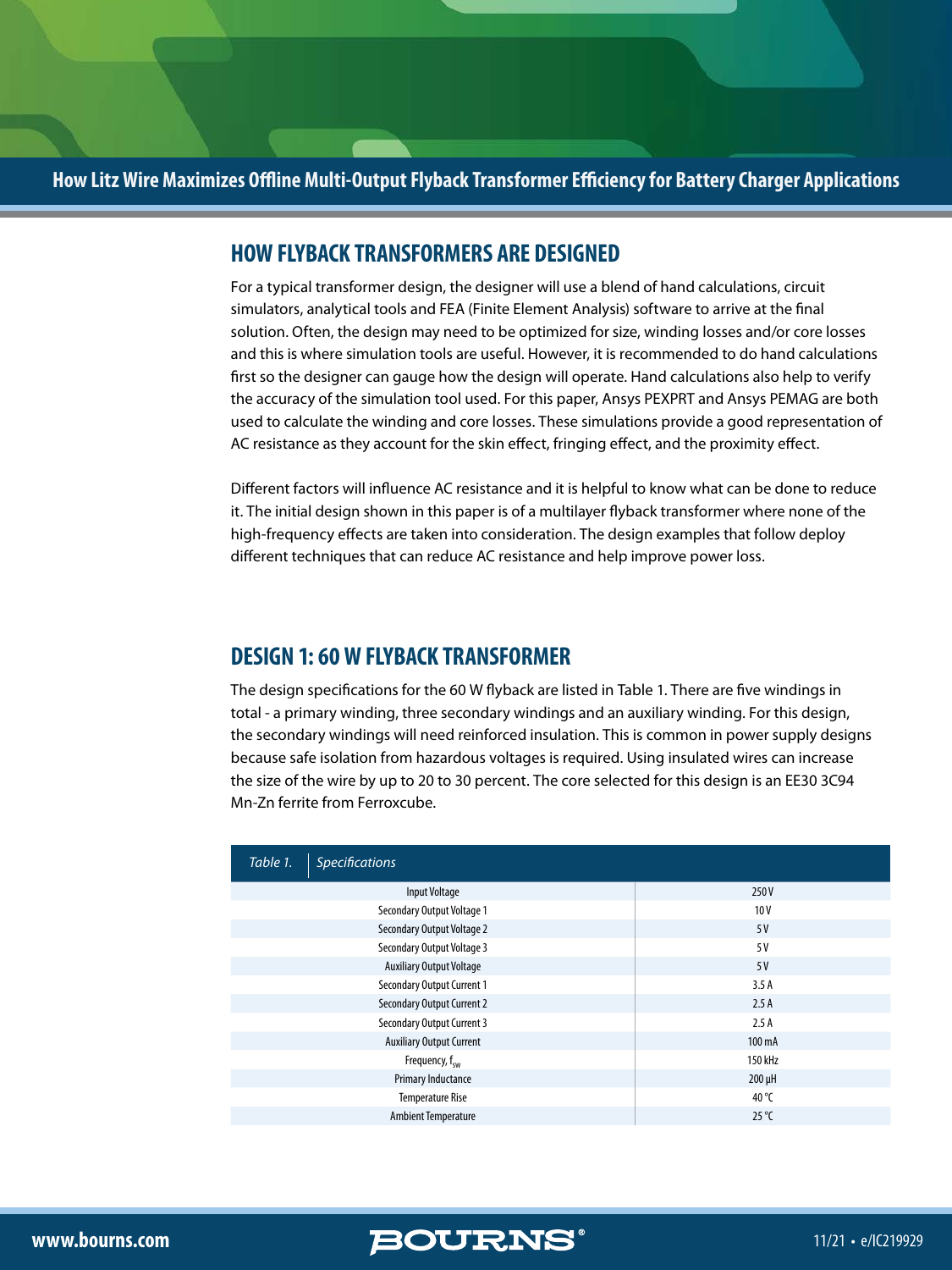# **DESIGN 1: 60 W FLYBACK TRANSFORMER (Continued)**

The winding construction is displayed in Figure 3 and described in Table 2.

| Table 2.<br>Winding construction for initial design |              |              |              |  |
|-----------------------------------------------------|--------------|--------------|--------------|--|
| <b>Winding</b>                                      | <b>Color</b> | <b>Layer</b> | <b>Turns</b> |  |
| Primary                                             | Yellow       | 1,2          | 40           |  |
| Auxiliary                                           | Green        | 6            |              |  |
| Secondary 1                                         | Red          |              | 10           |  |
| Secondary 2                                         | Blue         | 4            |              |  |
| Secondary 3                                         | Purple       |              |              |  |





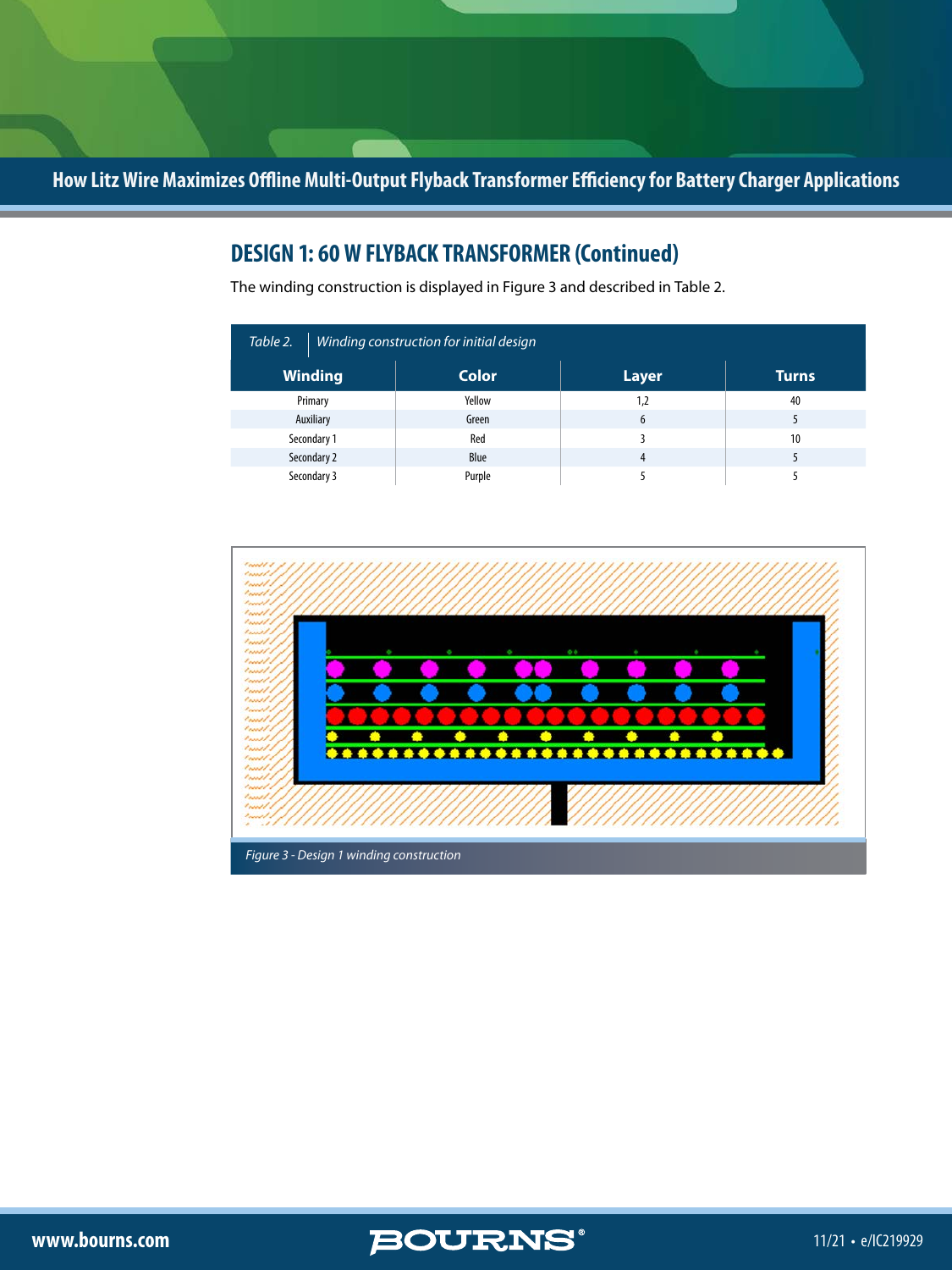# **Calculating Winding Loss DESIGN 1: 60 W FLYBACK TRANSFORMER (Continued)**

Table 3 displays the winding losses from design 1. The AC resistance is very large for all the windings and the power loss is expected to be high. To calculate the winding losses, the AC and DC resistance are obtained from the FEA simulation and multiplied by the RMS currents squared.

| Table 3.<br>Winding losses for design 1 |  |                           |             |                                       |                             |
|-----------------------------------------|--|---------------------------|-------------|---------------------------------------|-----------------------------|
| <b>Winding</b>                          |  | <b>DCR</b><br>$(m\Omega)$ | $(m\Omega)$ | ACR @ 150 kHz   DC Copper Loss<br>(W) | <b>AC Copper</b><br>Loss(W) |
| Primary                                 |  | 270                       | 2600        | 0.12                                  | 1.16                        |
| Auxiliary                               |  | 173                       | 265         | 0.002                                 | 0.004                       |
| Secondary 1                             |  | 16                        | 200         | 0.22                                  | 2.95                        |
| Secondary 2                             |  | 9                         | 67          | 0.067                                 | 0.5                         |
| Secondary 3                             |  | 10                        | 89          | 0.075                                 | 0.67                        |

The total copper loss is denoted  $P_{cu}$  where it is the DC and AC copper loss combined:

 $P_{\text{(cu (total))}} = 5.8 \text{ W}$ 

## **Determining Core Loss**

First, the flux density ripple ΔB is calculated from Faraday's law (Equation 1.1), where V<sub>in</sub> is the input voltage,  $A_c$  is the core area, D is the duty cycle, T is the switching period and  $N_p$  is the number of primary turns:

$$
V_{L} = -N \frac{d\varnothing}{dt}
$$
 [1.1]

$$
\Delta B = \frac{V_{in}DT}{N_{p}A_{c}} = \frac{50 \times 0.11}{150 \times 10^{3} \times 40 \times 60 \times 10^{-6}} = 0.097 T
$$

Using the General Steinmetz Equation, the core loss  $P_{fe}$  is calculated where  $V_c$  is the core's volume, f is the switching frequency,  $B_{max}$  is the peak flux density and  $K_c$ , α and β are Steinmetz parameters which are derived from the core material:

$$
P_{fe} = V_c K_c f^{\alpha} B^{\beta}_{max}
$$
 [1.2]

$$
P_{fe} = (4020 \times 10^{-9})(2.9)(150 \times 10^{3^{1.39}})(\frac{0.097^{2.59}}{2}) = 0.072 W
$$

### **Total Loss**

The total loss  $P_{total}$  equals copper loss and core loss combined:

$$
P_{total} = P_{cu} + P_{fe} = 5.8 + 0.072 = 5.872 W
$$

**www.bourns.com 5 11/21 • e/IC219929**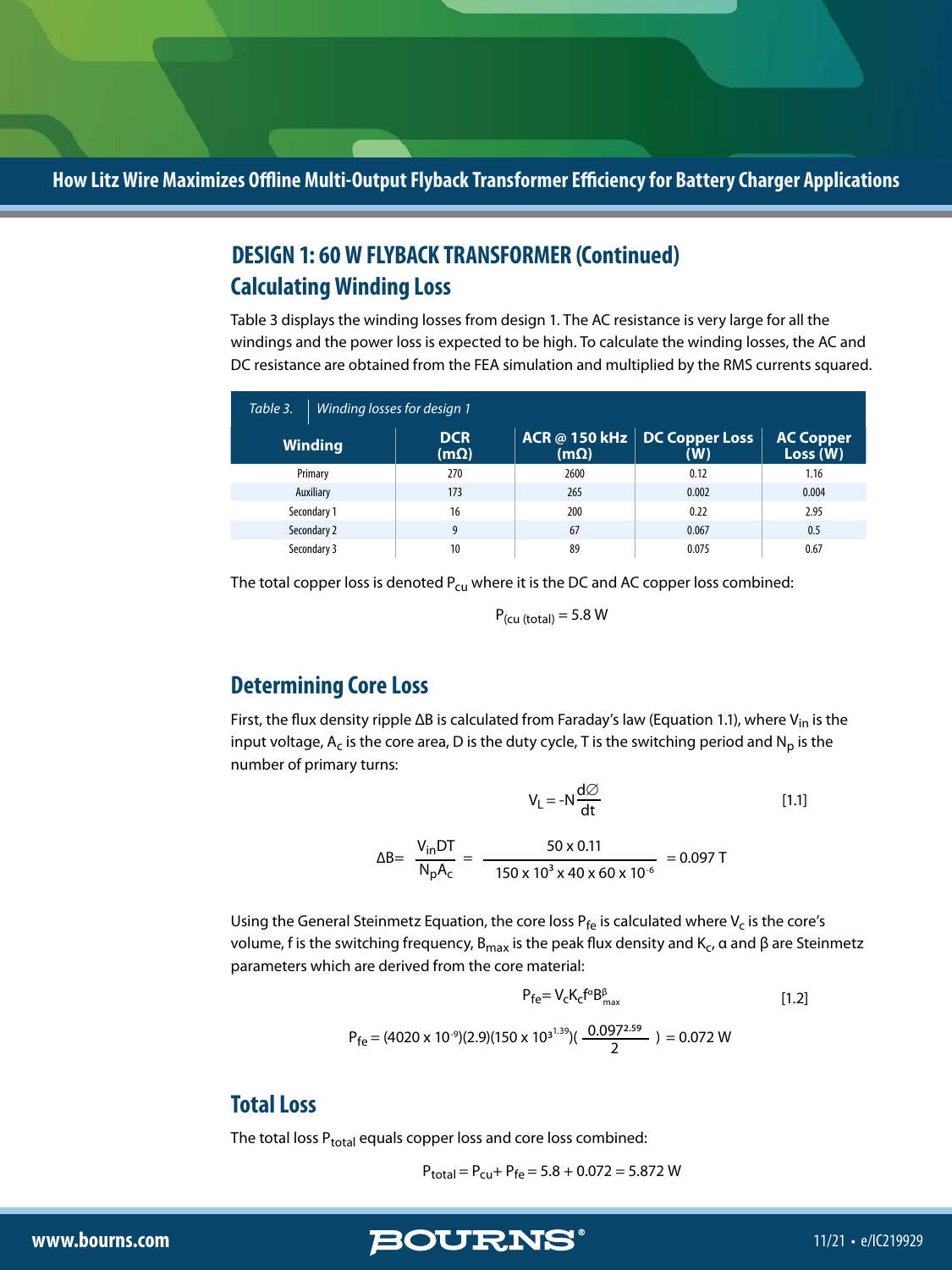# **Thermal Analysis DESIGN 1: 60 W FLYBACK TRANSFORMER (Continued)**

The combined losses in the windings and core generate heat which must go somewhere. In general, the primary heat transfer will occur via conduction through the core and conduction through the terminals. In this design, there will be convection at the surface of the transformer. The transformer is a through-hole component, so, therefore, there will be no conduction between the core and PCB.

The target temperature rise is 40 °C. An ANSYS thermal was used to estimate the temperature rise. The core losses are applied to the core, the winding losses are applied to the winding and the temperature rise is simulated. The ambient temperature used is 22 °C. The temperature rise is displayed in Figure 4. Design 1 shows a temperature of 98 °C for the core and winding, which produces a temperature rise of 76 °C. This exceeds the target temperature rise. By analyzing the losses, it is shown that the AC resistance is contributing the most to the copper losses. The core losses are negligible compared to the winding losses.



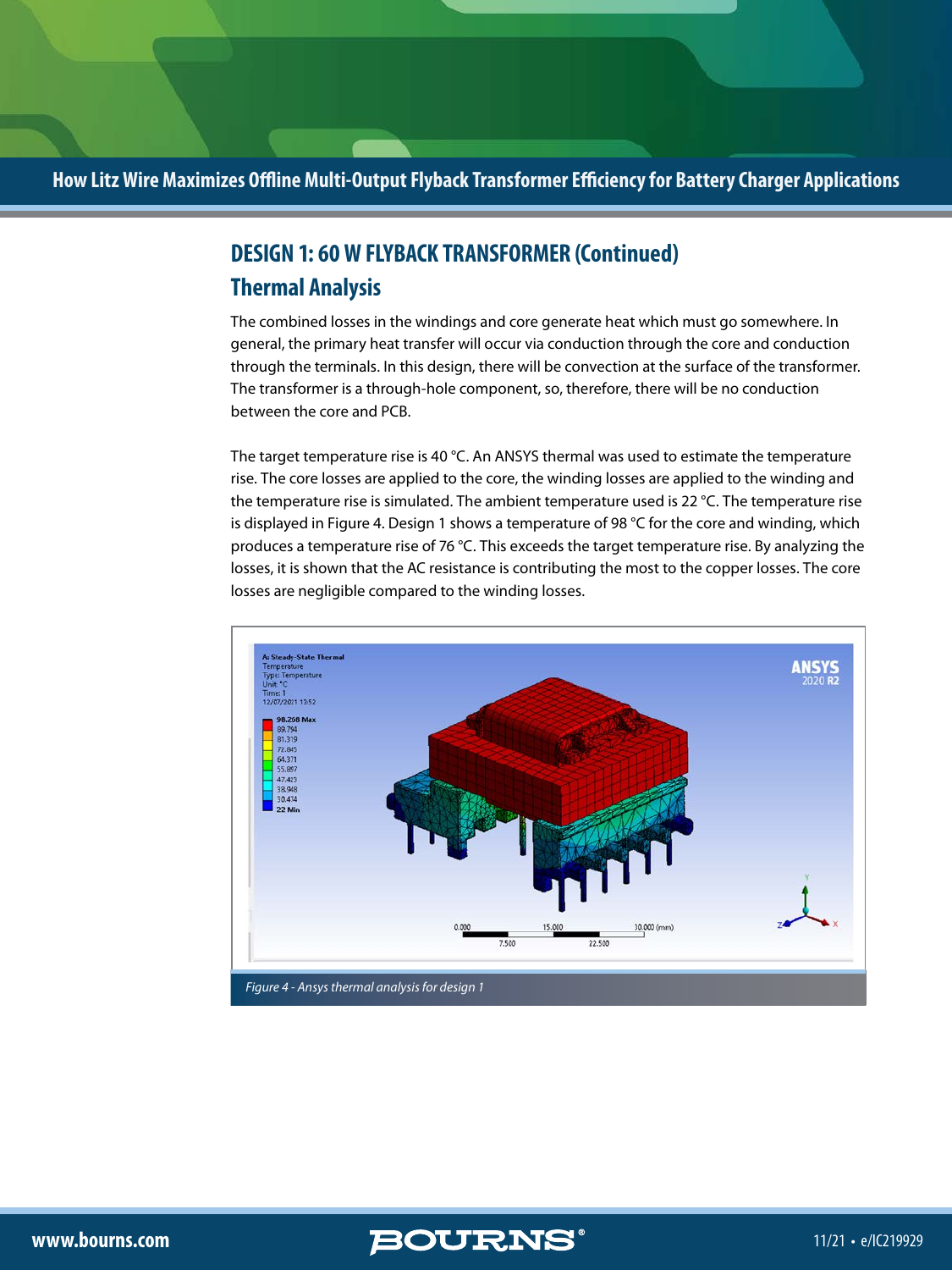### **DESIGN 2: ACCOUNTING FOR FRINGING EFFECT**

The second design accounts for the fringing effect by modifying the distance between the gap and the start of the first winding. When a transformer experiences a fringing effect, it causes an increase in AC resistance. This occurs because the flux lines bulge out around the gap, rather than travelling in straight lines. In design 2, the distance is modified by increasing the wall thickness on the bobbin. The winding construction is displayed and described in Figure 5 and Table 4.



| Table 4.<br>Winding construction for design 2 |                |              |              |              |
|-----------------------------------------------|----------------|--------------|--------------|--------------|
|                                               | <b>Winding</b> | <b>Color</b> | <b>Layer</b> | <b>Turns</b> |
|                                               | Primary        | Yellow       | 1,2          | 40           |
|                                               | Auxiliary      | Green        | 6            |              |
|                                               | Secondary 1    | Red          |              | 10           |
|                                               | Secondary 2    | Blue         | 4            |              |
|                                               | Secondary 3    | Purple       |              |              |

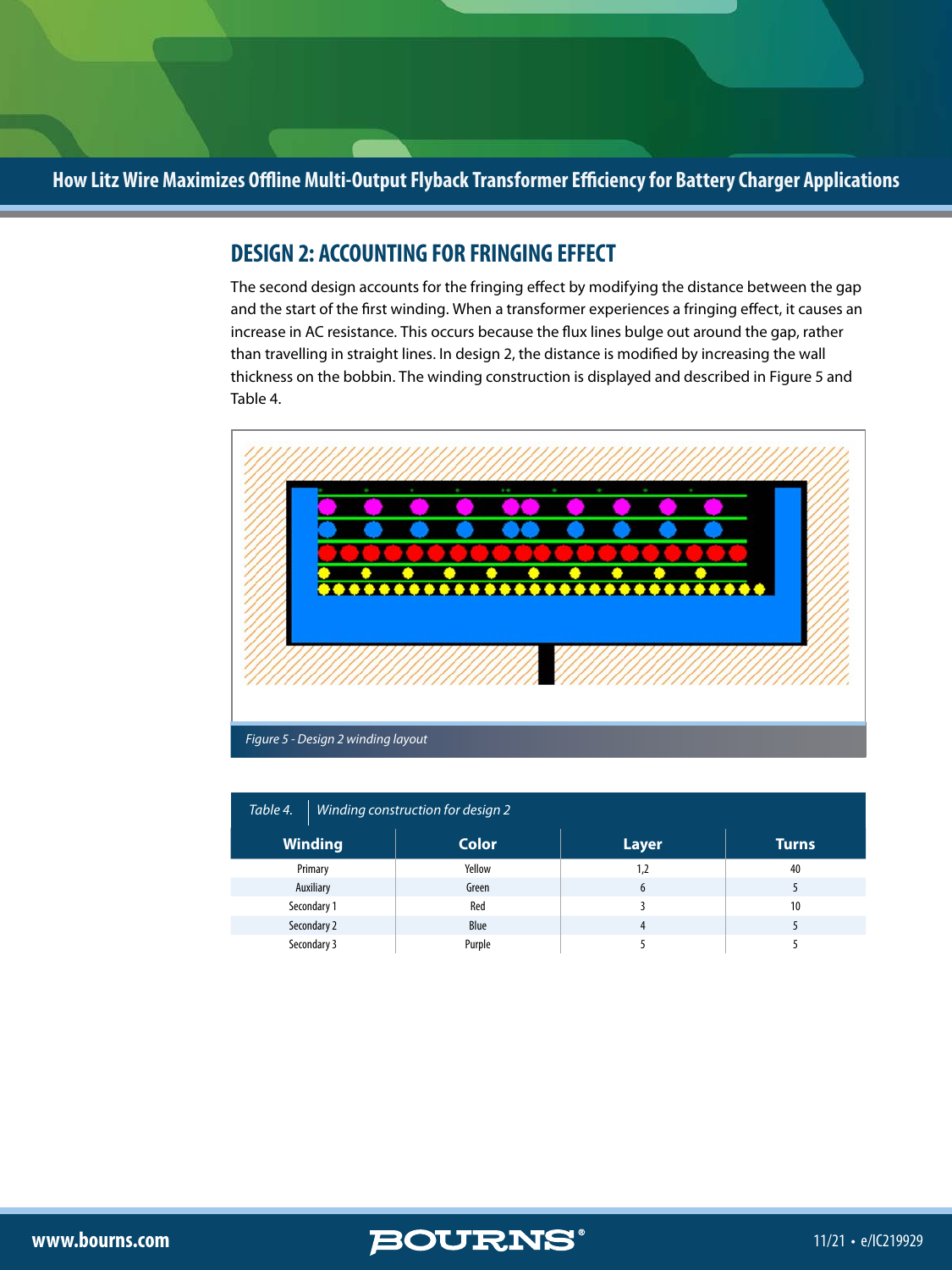# **DESIGN 2: ACCOUNTING FOR FRINGING EFFECT (Continued)**

# **Calculating Winding Loss**

The winding loss for design 2 is shown in Table 5. The DC resistance slightly increases as the mean length turn (MLT) increases with the modified bobbin. However, there is a good reduction in AC resistance, which results in an overall power loss of 4.15 W. Design 2 gives a 30 percent reduction in copper loss.

| Table 5. | Winding loss for design 2 |                           |             |                                       |                              |
|----------|---------------------------|---------------------------|-------------|---------------------------------------|------------------------------|
|          | <b>Winding</b>            | <b>DCR</b><br>$(m\Omega)$ | $(m\Omega)$ | ACR @ 150 kHz   DC Copper Loss<br>(W) | <b>AC Copper</b><br>Loss (W) |
|          | Primary                   | 317                       | 1480        | 0.14                                  | 0.8                          |
|          | Auxiliary                 | 192                       | 270         | 0.002                                 | 0.004                        |
|          | Secondary 1               | 18                        | 133         | 0.26                                  | 2.2                          |
|          | Secondary 2               | 10                        | 53          | 0.07                                  | 0.47                         |
|          | Secondary 3               | 11                        | 74          | 0.08                                  | 0.64                         |

The total copper loss is denoted  $P_{cu}$  where it is the DC and AC copper loss combined:

 $P_{\text{(cu (total))}} = 4.15 \text{ W}$ 

## **Determining Total Loss**

The core loss remains the same for design 3. The total loss equals copper loss and core loss combined:

$$
P_{total} = P_{cu} + P_{fe} = 4.15 + 0.072 = 4.22
$$
 W

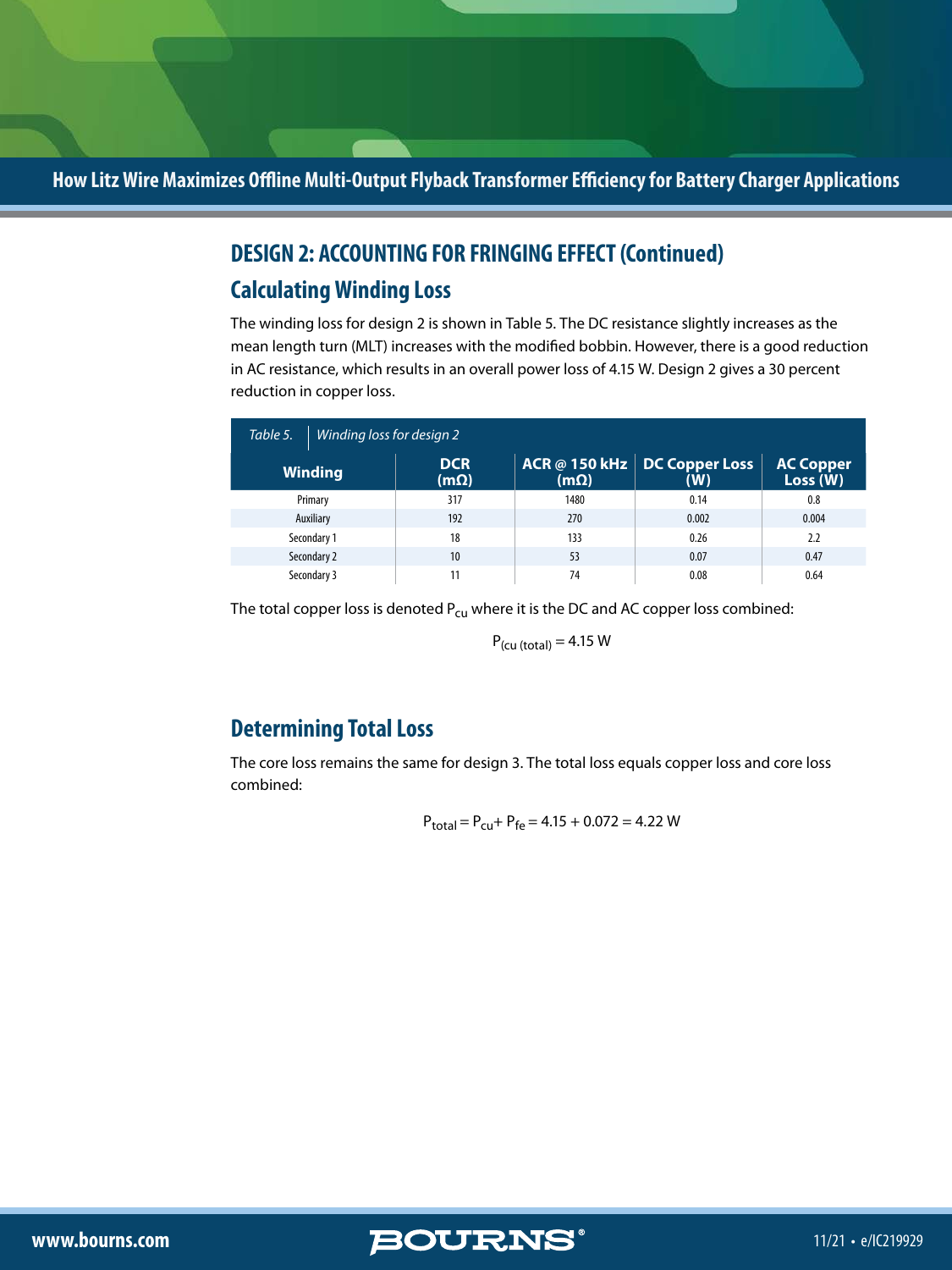## **DESIGN 2: ACCOUNTING FOR FRINGING EFFECT (Continued)**

# **Thermal Analysis**

From the thermal simulation, the temperature of the core and winding was recorded as 78 °C. There was a reduction of 20 °C in the temperature. The losses in design 2 are still too high and are directly producing the large temperature rise displayed in Figure 6.



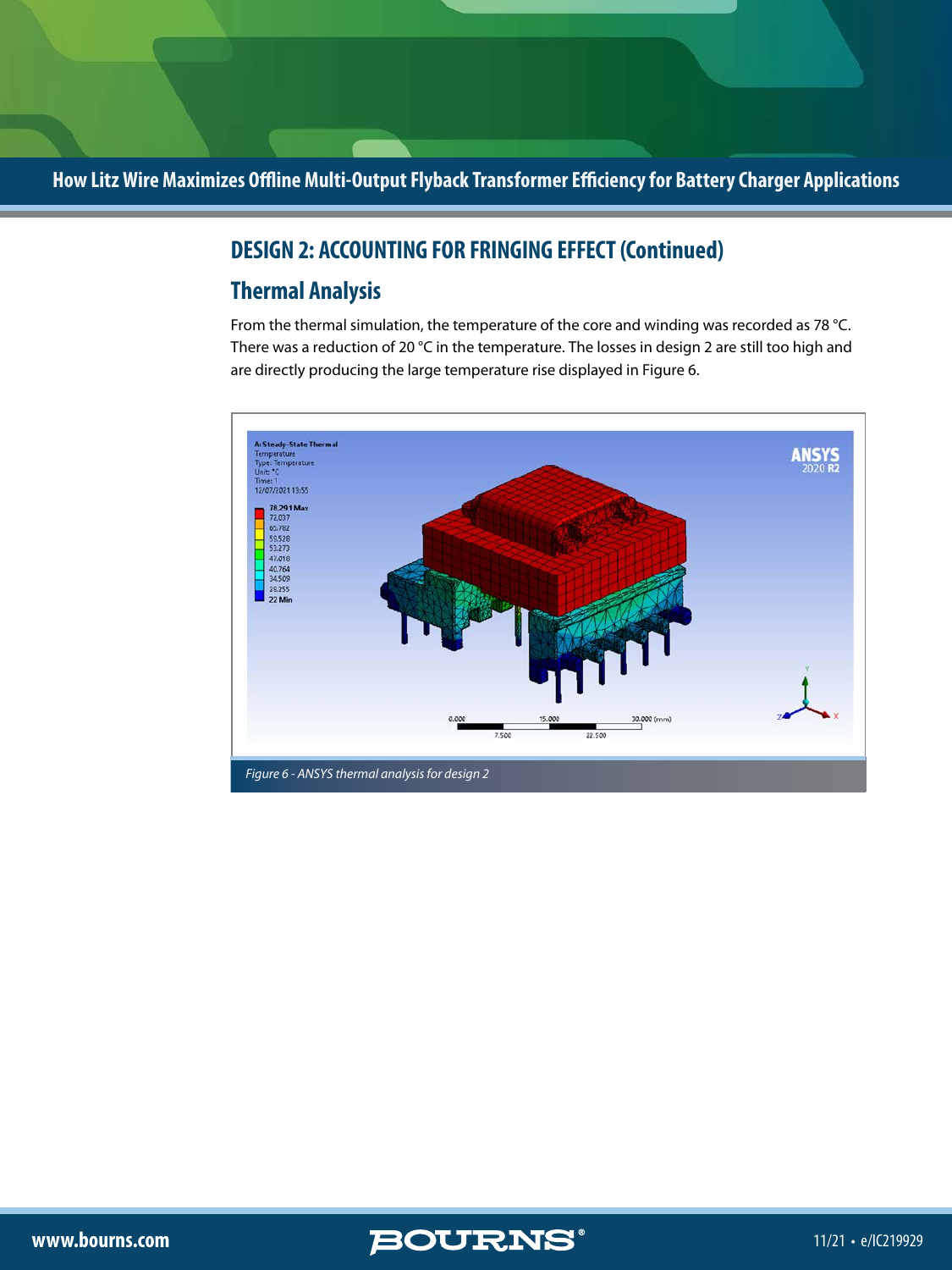#### **DESIGN 3: ACCOUNTING FOR THE PROXIMITY EFFECT**

Design 3 accounts for the proximity effect by reducing the number of layers in the winding construction. The proximity effect factor has a direct relation to AC resistance and occurs when the distribution of current in one layer of a winding influences the distribution in another layer. For instance, if a winding has current flowing in one direction, it would be labelled as positive and if the layer above it has current flowing in the opposite direction, it would be denoted as negative. Positive and negative charges attract, so the distribution of current will not travel uniformly through the conductor but bunch toward one side of it. The AC current travels in a smaller area which, therefore, increases the AC resistance. Reducing the number of layers in a transformer negates this effect as illustrated in Figure 7 where the number of layers is reduced. Table 7 describes the winding construction.



| Table 7. $\vert$ Design 3 winding construction |              |       |              |  |
|------------------------------------------------|--------------|-------|--------------|--|
| <b>Winding</b>                                 | <b>Color</b> | Layer | <b>Turns</b> |  |
| Primary                                        | Yellow       |       | 40           |  |
| Auxiliary                                      | Green        | 4     |              |  |
| Secondary 1                                    | Red          |       | 10           |  |
| Secondary 2                                    | Blue         |       |              |  |
| Secondary 3                                    | Purple       |       |              |  |

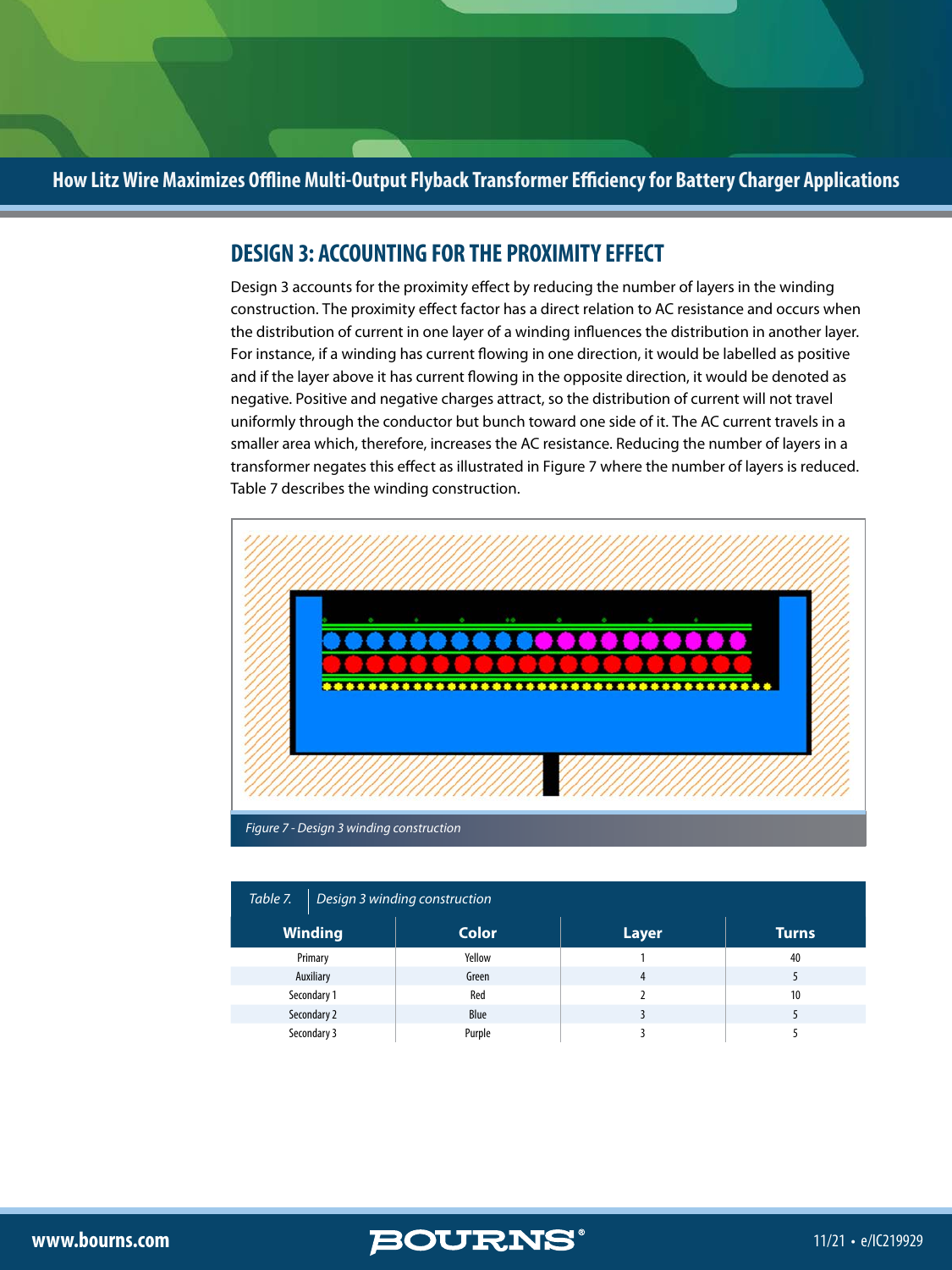# **Calculating Winding Losses DESIGN 3: ACCOUNTING FOR THE PROXIMITY EFFECT (Continued)**

Reducing the number of layers results in a reduction in AC resistance of the primary winding and secondary winding 1. There is a worsening of AC resistance for secondary windings 2 and 3. This is because the wires are bunched together instead of evenly spaced across the breadth of the bobbin. This bunching increases the AC resistance.

| Table 8. | Winding losses for design 3 |                           |             |                                            |                              |
|----------|-----------------------------|---------------------------|-------------|--------------------------------------------|------------------------------|
|          | <b>Winding</b>              | <b>DCR</b><br>$(m\Omega)$ | $(m\Omega)$ | <b>ACR @ 150 kHz DC Copper Loss</b><br>(W) | <b>AC Copper</b><br>Loss (W) |
|          | Primary                     | 520                       | 1200        | 0.23                                       | 0.8                          |
|          | Auxiliary                   | 177                       | 244         | 0.002                                      | 0.004                        |
|          | Secondary 1                 | 18                        | 90          | 0.26                                       | 1.59                         |
|          | Secondary 2                 | 10                        | 100         | 0.075                                      | 0.86                         |
|          | Secondary 3                 | 10                        | 87          | 0.075                                      | 0.73                         |

The total copper loss is as follows:

 $P_{\text{(cu (total))}} = 4 \text{ W}$ 

## **Determining Total Loss**

The core loss remains the same for design 3. The total loss equals copper loss and core loss combined:

$$
P_{total} = P_{cu} + P_{fe} = 4 + 0.072 = 4.072 W
$$

## **Thermal Analysis**

The overall loss is marginally better, but the losses in design 3 are still too high. The ANSYS thermal simulation is not required here as the power losses have only marginally improved.

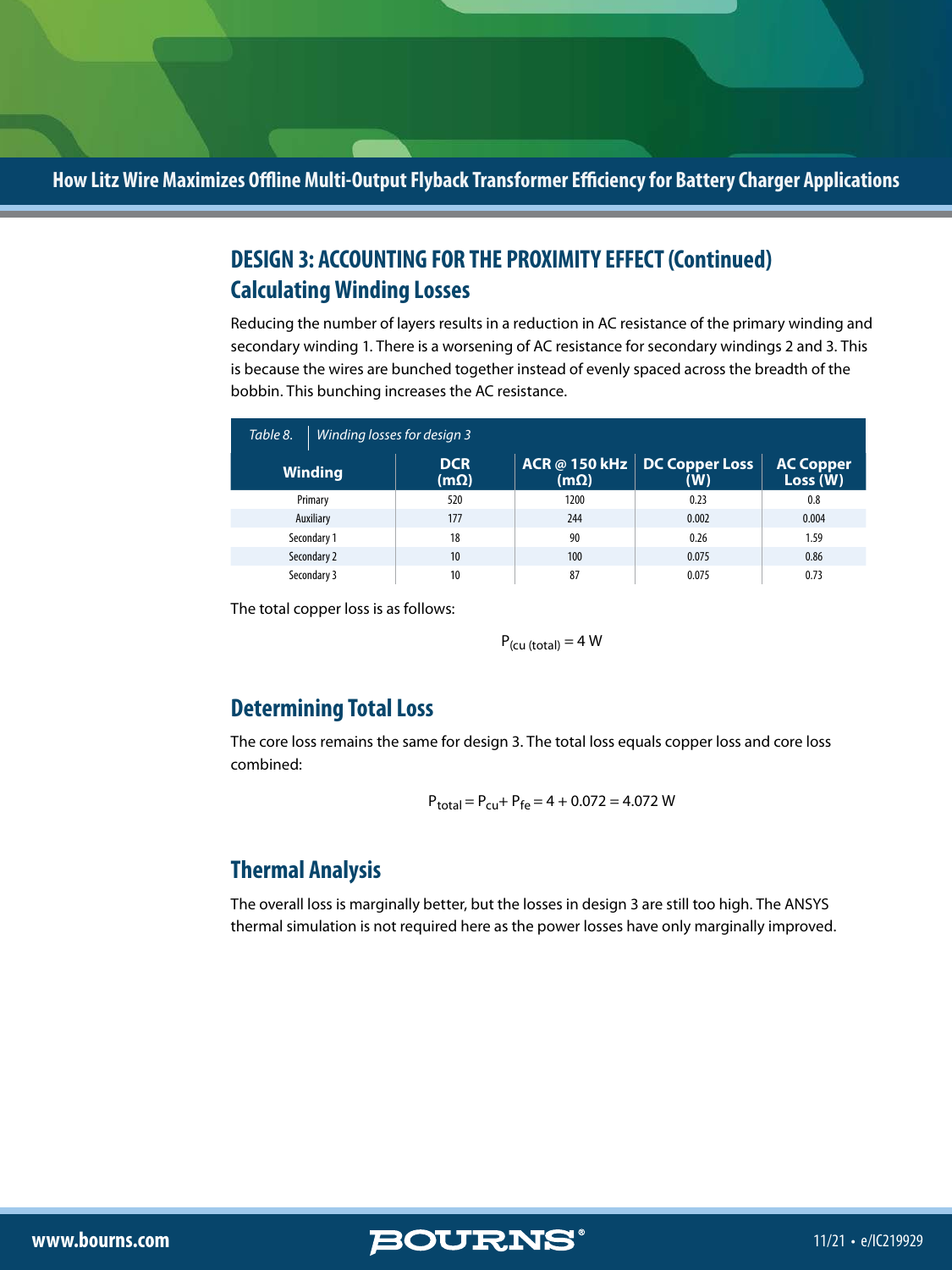#### **DESIGN 4: ACCOUNTING FOR SKIN EFFECT**

Accounting for the proximity effect and the fringing effect has seen an improvement in power loss. However, it has not been sufficient. The AC resistance is still too large, and this is due to the skin effect. A wire carrying AC current will generate an AC magnetic field which produces eddy currents in the wire. These eddy currents give the effect of cancelling the current distribution in the middle of the conductor and pushing the distribution of current to the outside of the conductor. The thickness of this distribution on the outside of this conductor is known as the skin depth. As the frequency increases, the skin depth becomes lower. The AC resistance increases as the area where the current resides becomes smaller.

One way to combat this issue is by using Litz wire. Litz wire is a multi-stranded wire that is woven together so that it negates the skin depth effect. To further reduce the AC resistance, Litz wire is used on all the secondaries. Thicker wire was used on the windings to reduce the copper losses. Note that the design uses the standard bobbin as the fringing effect does not have a significant impact on the Litz wire. The winding construction is displayed in Figure 7 and is described in Table 8.



| Table 8.<br>Design 4 winding construction |              |              |              |  |
|-------------------------------------------|--------------|--------------|--------------|--|
| <b>Winding</b>                            | <b>Color</b> | <b>Layer</b> | <b>Turns</b> |  |
| Primary                                   | Yellow       | 1,4          | 40           |  |
| Auxiliary                                 | Green        |              |              |  |
| Secondary 1                               | Red          |              | 10           |  |
| Secondary 2                               | Blue         |              |              |  |
| Secondary 3                               | Purple       |              |              |  |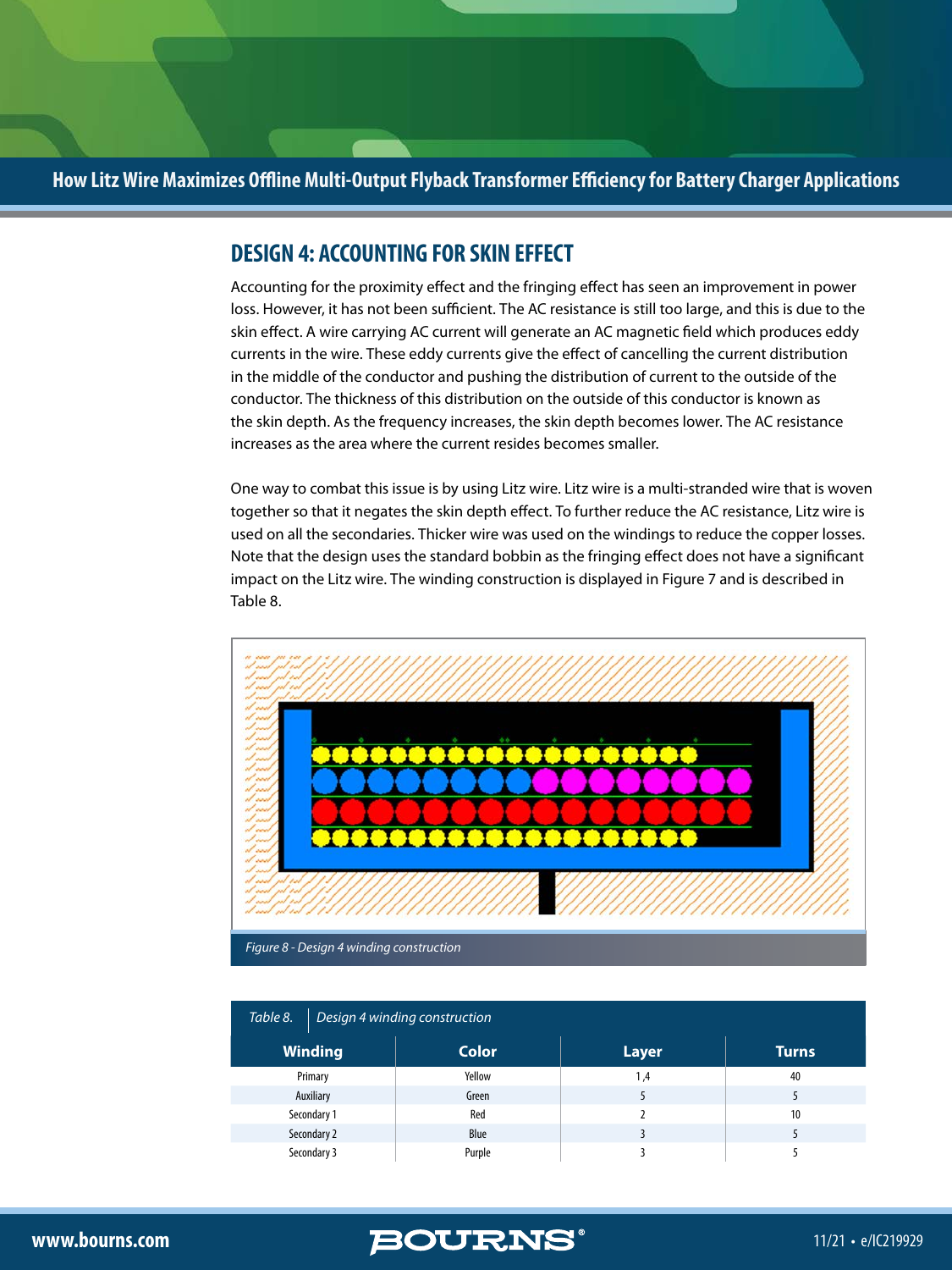# **Winding Losses DESIGN 4: ACCOUNTING FOR SKIN EFFECT (Continued)**

The AC resistance decreases significantly on all secondaries as shown in Table 9.

| Table 9.<br>Winding losses for design 4 |                           |             |                                            |                             |
|-----------------------------------------|---------------------------|-------------|--------------------------------------------|-----------------------------|
| <b>Winding</b>                          | <b>DCR</b><br>$(m\Omega)$ | $(m\Omega)$ | <b>ACR @ 150 kHz DC Copper Loss</b><br>(W) | <b>AC Copper</b><br>Loss(W) |
| Primary                                 | 296                       | 310         | 0.13                                       | 0.14                        |
| Auxiliary                               | 177                       | 244         | 0.002                                      | 0.004                       |
| Secondary 1                             | 10                        | 12          | 0.14                                       | 0.32                        |
| Secondary 2                             | 6.5                       | 6.7         | 0.049                                      | 0.1                         |
| Secondary 3                             | 6.5                       | 6.7         | 0.049                                      | 0.1                         |

The total copper loss was obtained:

 $P_{\text{(cu (total)}} = 0.8 \text{ W}$ 

### **Determining Total Loss**

The core loss remains the same for design 3. The total loss equals copper loss and core loss combined:

$$
P_{total} = P_{cu} + P_{fe} = 0.8 + 0.072 = 0.872W
$$

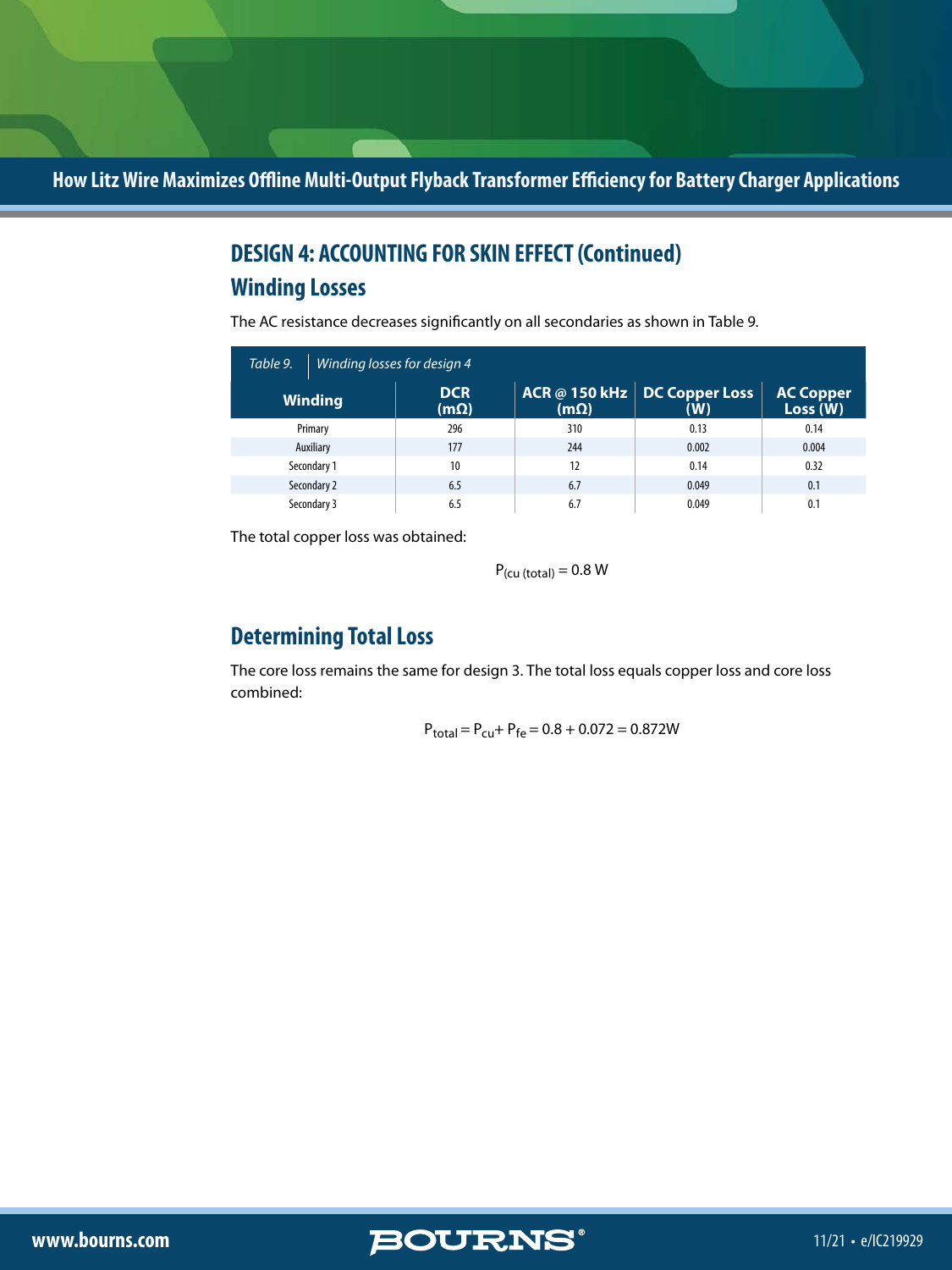# **Thermal Analysis DESIGN 4: ACCOUNTING FOR SKIN EFFECT (Continued)**

The total loss of 0.872 W is less than the maximum power dissipation of 1.33 W, so the temperature rise should be at an acceptable level. Figure 8 displays the ANSYS thermal analysis. The temperature of the windings is simulated as 42.9  $^{\circ}$ C and the temperature of the core is simulated as 48.9 °C. The temperature rise is simulated as 26.9 °C, producing a much-improved design.



# **Real Thermal Results**

The above design was tested in an actual development board for a battery charger in an energy storage application and the results are recorded in Table 10 below.

| Table 10.<br>Temperature results for design 4 |                                                      |                                                        |                                                     |                                                    |  |
|-----------------------------------------------|------------------------------------------------------|--------------------------------------------------------|-----------------------------------------------------|----------------------------------------------------|--|
| <b>Design</b>                                 | Max.<br>Temperature,<br>$T_{\sf max}$ , $^{\circ}$ C | <b>Ambient</b><br>Temperature,<br>T <sub>A</sub> , °C' | <b>Temperature</b><br>Rise, $\Delta$ , $^{\circ}$ C | <b>Temperature Rise</b><br>Simulated, $T_{sim}$ °C |  |
| Design 1                                      | 91                                                   | 26.7                                                   | 64.3                                                | $76^{\circ}$ C                                     |  |
| Design 2                                      | 75.3                                                 | 28.2                                                   | 47.1                                                | 56.3                                               |  |
| Design 3                                      | NA                                                   | <b>NA</b>                                              | NA                                                  | NA                                                 |  |
| Design 4                                      | 64.5                                                 | 30.8                                                   | 33.7                                                | 26.9                                               |  |

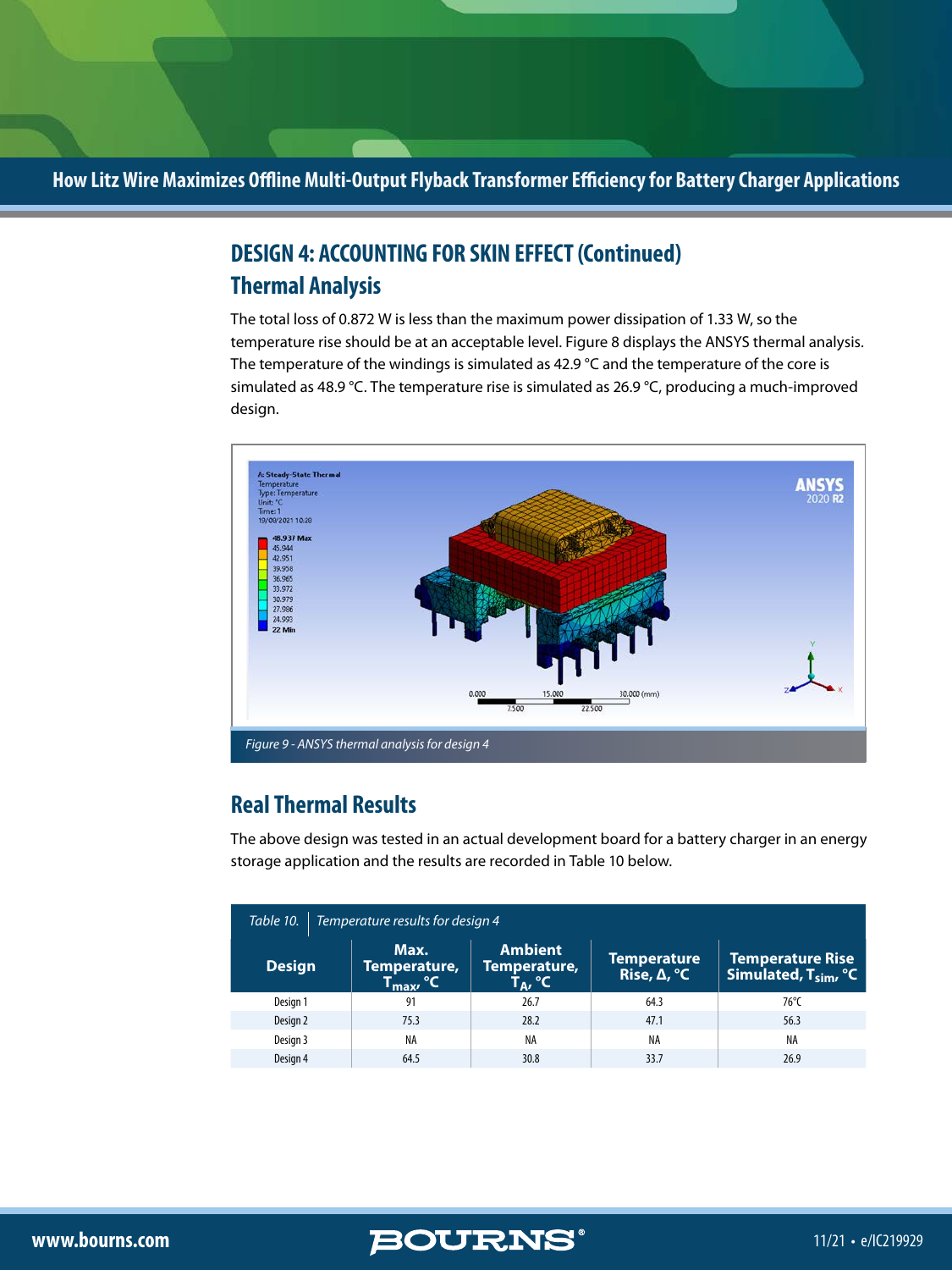#### **DESIGN REVIEW**

This paper has presented different design techniques to reduce the copper loss for a multioutput flyback converter. The results conveyed that the skin effect contributed to the largest copper loss. This was confirmed when Litz wire was introduced into the design causing the AC resistance to drop dramatically. The overall power loss was reduced from 5.7 W (initial) to 0.8 W. The temperature in the core and windings was reduced from 98  $\degree$ C to 45  $\degree$ C under the same operating conditions. There was a 12 °C difference between the real and simulated temperature results. The simulated result only considers the conduction of heat through the pins to the PCB. It does not consider convection via air at the surface of the core which may produce a few degrees of cooling.

Introducing Litz wire into the design offered the best solution. In a different design, Litz wire may need to be used only in one winding to reduce the power loss to an acceptable level. Moreover, if there is cooling in a system, higher power losses can be allowed. But no power losses were assumed in this paper, and that is why using Litz wire was crucial.

When the fringing effect was considered, there was a power loss reduction from 5.7 W to 4.22 W. However, this reduction was not sufficient to reduce the temperature rise. A 2D FEA analysis was used to measure the AC resistance. For more accurate results, a 3D simulation should be performed as this will provide a better approximation for the fringing effect. The simulated temperature rise was recorded as 56.3 °C, which is directly proportional to the power loss. The temperature rise in the actual application was recorded as 47.1 °C. There is a 9.2 °C difference between real and simulated values and it is believed that this is due to convection that is typically not considered.

In design 3, the layers were reduced to negate the proximity effect. The AC resistance was reduced on the primary and secondary 1 winding. But the AC resistance increased in the secondary 3 and 4 windings. There was only a marginal improvement of 0.22 W in overall loss between design 3 and design 2. Secondary 1 caused the AC resistance to rise in secondaries 2 and 3.

The AC resistance was simulated using Ansys 2D FEA. The ACR simulation can only approximate real-life results, and power loss calculations can never truly be accepted until the transformer is tested in a real-life working application. Additionally, convection was not considered in the Ansys thermal simulation and this is probably why there is a small variation between the real and simulated results.